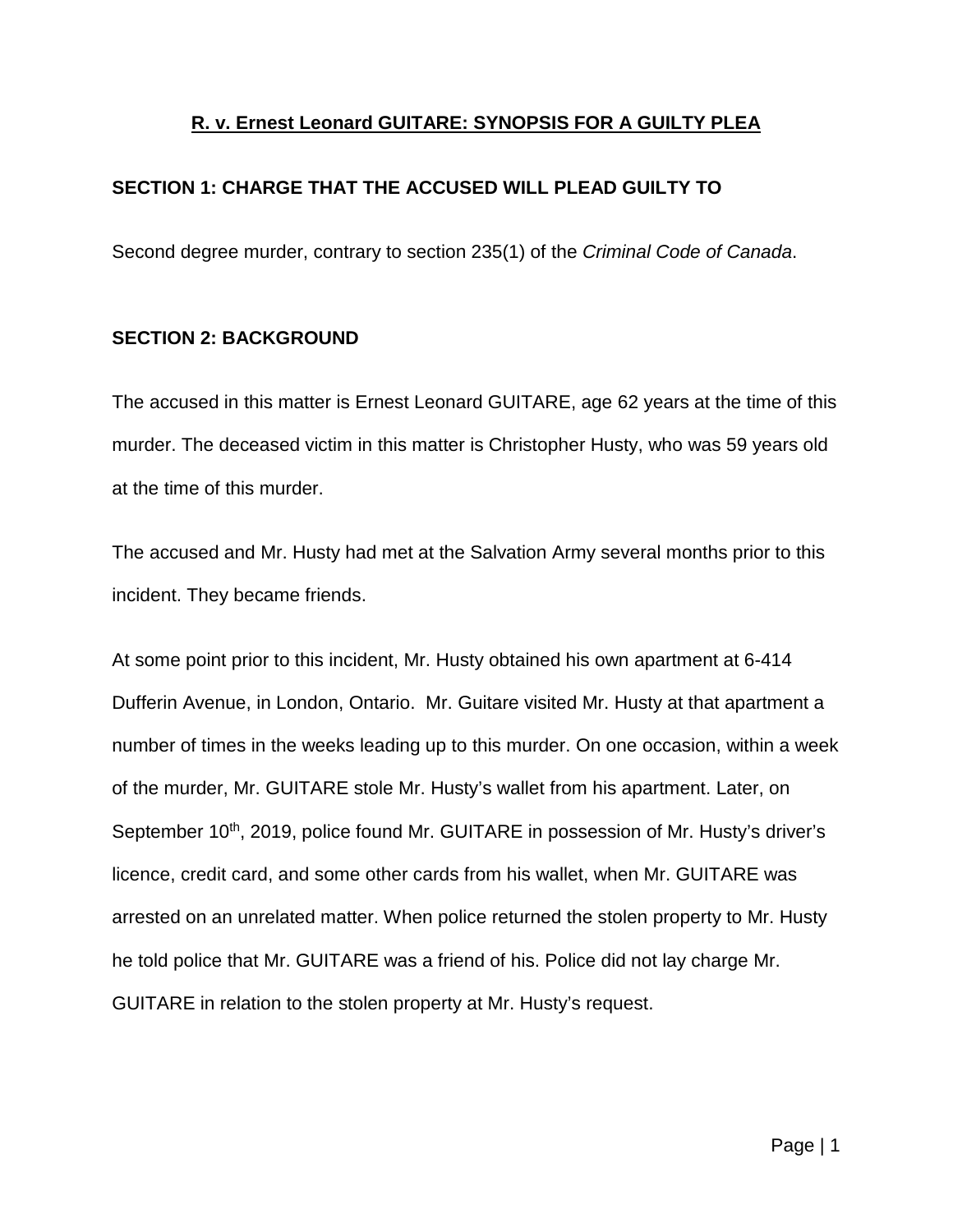In a statement to police, Mr. GUITARE indicated that he had attended Mr. Husty's apartment a few days prior to this incident. He had requested Mr. Husty provide him with \$200.00 so that he could fund a trip out to eastern Canada, which is where Mr. GUITARE is from. Mr. GUITARE stated that Mr. Husty declined to lend him the money at that time. Ms. GUITARE felt that Mr. Husty was acting selfishly in denying this request, as he believed that Mr. Husty had received a large sum of money as part of a divorce settlement.

Mr. GUITARE told police that he had been using crystal methamphetamine for three days straight in the leadup to this incident.

### **SECTION 3: THE MURDER**

On the evening of September 13<sup>th</sup>, 2019, Mr. Husty was present in his residence at 6-414 Dufferin Avenue. Mr. GUITARE attended Mr. Husty's unit and walked inside, uninvited. Mr. GUITARE went there intending to again demand that Mr. Husty give him the \$200.00. The front door was open and Mr. GUITARE walked inside with a large rock in his hand that he had found outside.

An argument immediately started between Mr. GUITARE and Mr. Husty. At 9:12 p.m. the London Police Service received a 911 call from Mr. Husty who stated that Mr. GUITARE was inside of his apartment and he was refusing to leave. Mr. Husty stated that Mr. GUITARE had forced his way into the apartment with a large rock in his hand. While Mr. Husty was on the line, Mr. GUITARE was yelling at Mr. Husty and Mr. Husty was pleading with the operator to send him help. Mr. GUITARE then began attacking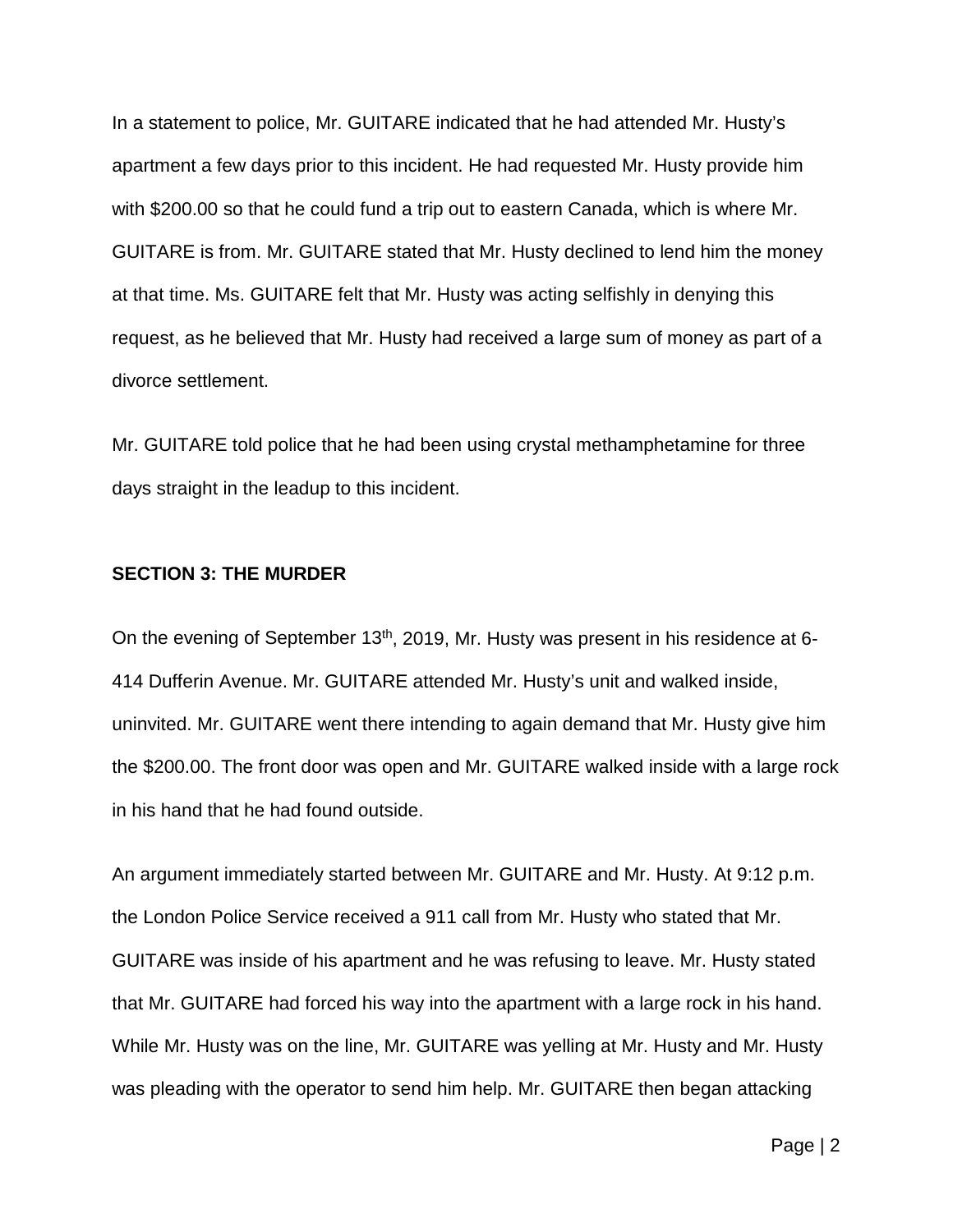Mr. Husty. The last words uttered by Mr. Husty were "OW OW OW OW OW", and then the call cut out.

Based on Mr. GUITARE's statement, which has been supplemented with forensic evidence, the following series of events has been determined. When Mr. GUITARE first attacked Mr. Husty, he knocked him backwards over a chair, and to the ground. Mr. GUITARE then began choking Mr. Husty, but stated he was "hard to kill". As Mr. Husty lay unconscious from the choking, Mr. Guitare took a "butcher's knife" he located in a drawer in the kitchen and sliced Mr. Husty's neck three times with it. Finally, Mr. GUITARE then took a child-sized baseball bat that he located in the unit, and forcefully struck Mr. Husty three times in the head with it.

### **SECTION 4: MR. GUITARE'S MOTIVES**

There are multiple apparent motives for this murder. First, Mr. GUITARE told police he knew "it was going to be violent if he turned me down", with respect to the \$200.00 he was again going to request from Mr. Husty. Second, Mr. GUITARE said he decided to murder Mr. Husty when Mr. Husty called the police on him because Mr. Husty had given the police his name, and Mr. Husty had "lied" that Mr. GUITARE was going to smash his t.v.; Mr. GUITARE said at that point he realized he was now "on the run". Finally, Mr. GUITARE told police he killed Mr. Husty because Mr. Husty called him a "rat", which he found very insulting, given Mr. GUITARE's prior experiences in prison.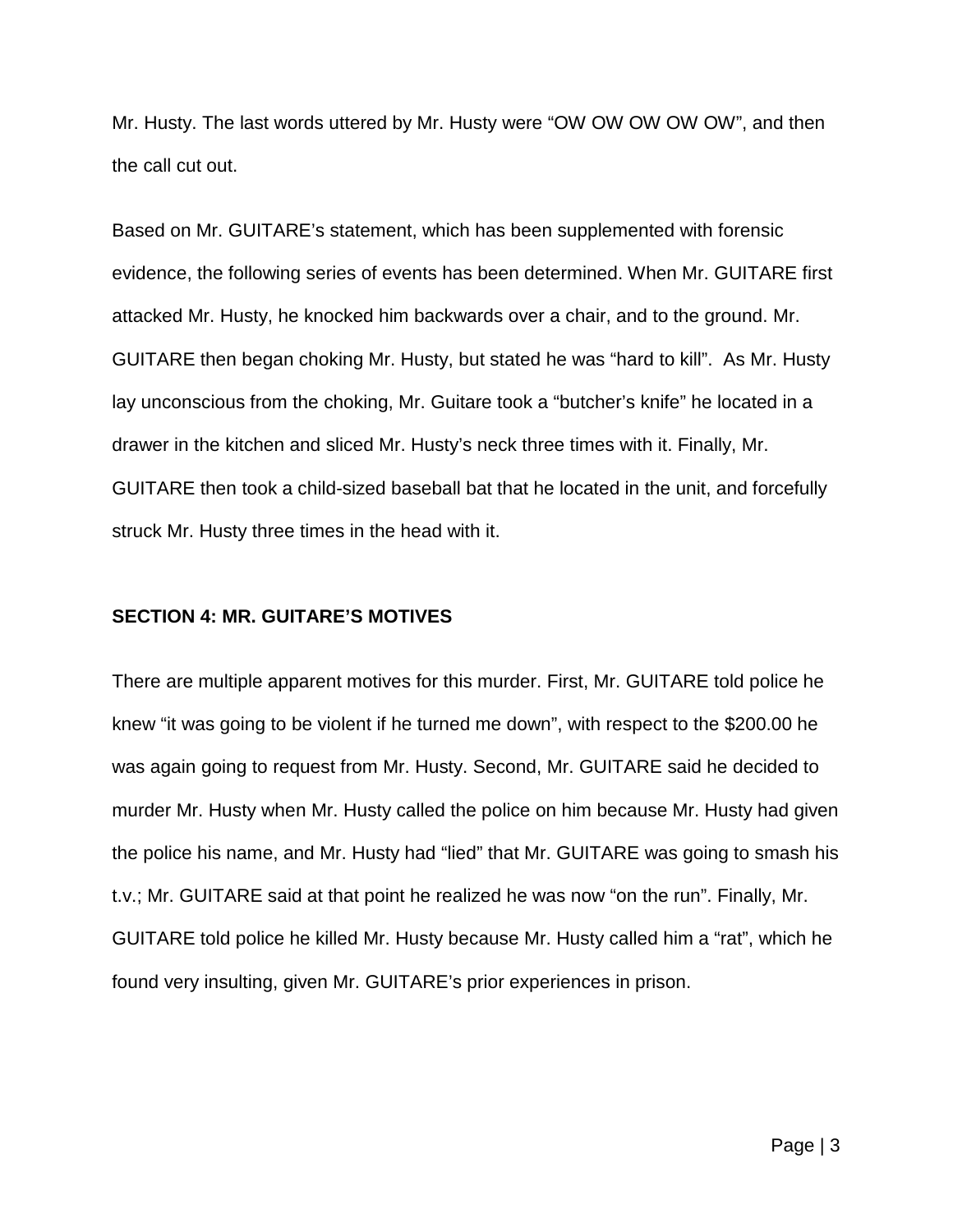### **SECTION 5: POST-OFFENCE CONDUCT AND CAUSE OF DEATH**

Witness Jordan South was inside of his apartment directly above the unit occupied by the Mr. Husty. Mr. South heard what he thought was a fight occurring in the unit below him. Mr. South went downstairs to investigate and observed a male (Mr. GUITARE) jump over the balcony and run away. Mr. South then attended to Mr. Husty's unit and observed him laying in the middle of the living with a slash to his neck and a lot of blood pooling on the floor. Mr. South then called 911.

Shortly after Mr. Husty's 911 call was received, Allan Miller was sitting at the rear (north side) of 420 Dufferin Avenue, consuming beer. At this time he heard London Police Services' Acting Sergeant Peter Testa telling someone to stop and that he was a police officer. Mr. Miller observed a male (Mr. GUITARE), running away from Acting Sergeant Testa, who requested his assistance in stopping the male. Mr. Miller attempted to stop the Mr. GUITARE to assist Acting Sergeant Testa. Mr. GUITARE punched Mr. Miller in the jaw with a closed fist. As a result of this action Acting Sergeant Testa was able to arrest the accused at 9:23 p.m. for assault. Constable Begin attended to the yard and took custody of Mr. GUITARE from Acting Sergeant Testa.

At 9:25 p.m. Acting Sergeant Testa entered into 6- 414 Dufferin Ave and observed significant laceration to Mr. Husty's throat and he was bleeding profusely. He advised PC Begin that grounds existed to arrest the accused for attempt murder at this time.